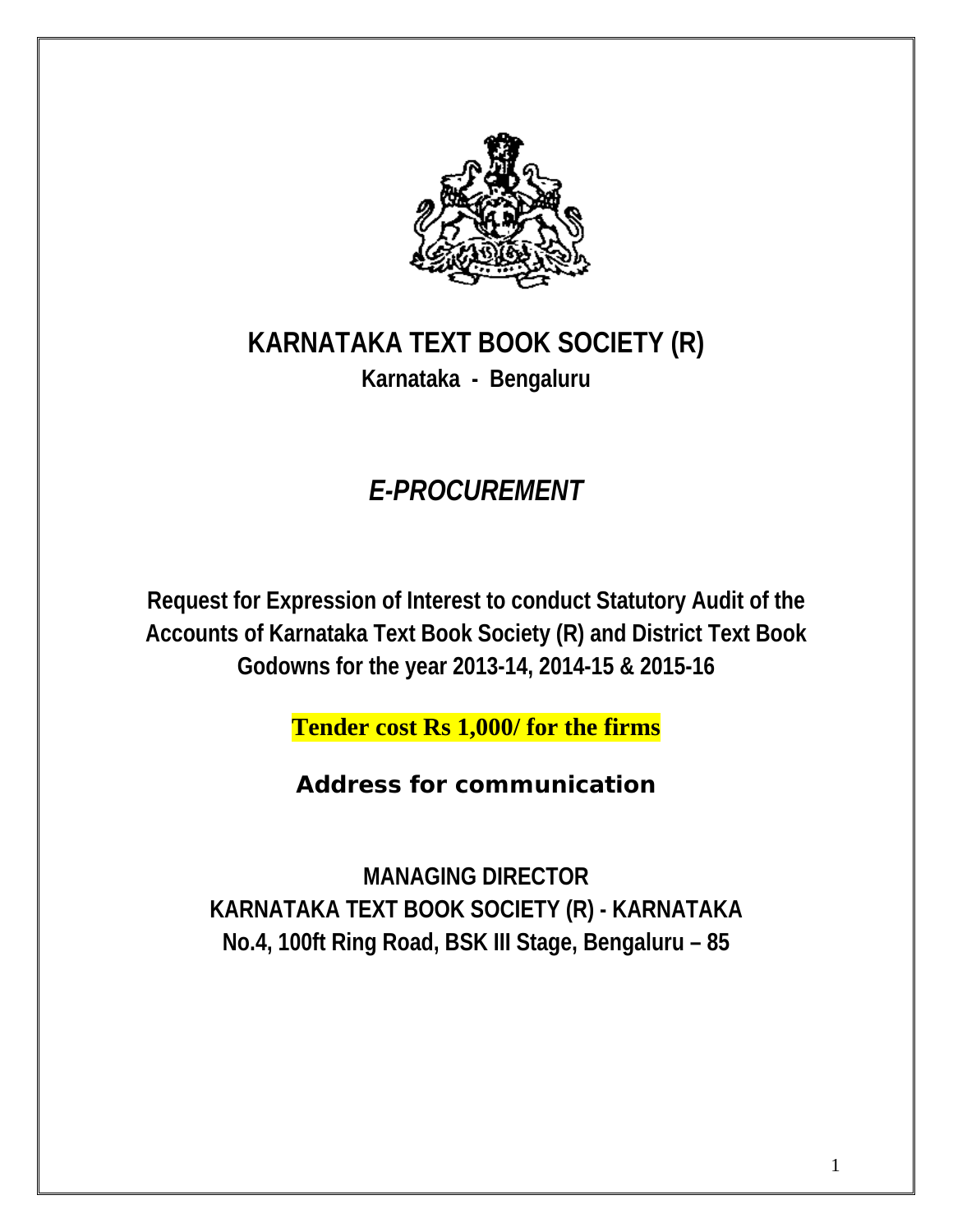**Phone No: 080 - 26422238 Fax No: 080 - 26421299**

## **KARNATAKA TEXT BOOK SOCIETY (R)**

**No.4, 100ft Ring Road, BSK III Stage, Bengaluru – 85 O/o the Managing Director, No.4, 100ft Ring Road, BSK III Stage, Bengaluru – 85**

## **Request for Expression of Interest to conduct Statutory Audit of the Karnataka Text Book Society (R) and DTBGs for the year 2013-14, 2014-15 & 2015-16**

(Through e-tendering procedure)

## **TENDER SCHEDULE**

| Sl No          | Particulars                          | Particulars                         |  |
|----------------|--------------------------------------|-------------------------------------|--|
| -1             | <b>Bid Reference</b>                 | A2/KTBS/SA/27/2015-16               |  |
| $\overline{2}$ | <b>Notification Date</b>             | 05/09/2015, 5.30 pm                 |  |
| 3              | <b>Last Date for Receipt of Bids</b> | 19/09/2015, 5:30 pm                 |  |
| $\overline{4}$ | Time and Date of opening             |                                     |  |
|                | <b>Technical Bid</b>                 | 22/09/2015, 11.00 am                |  |
|                | <b>Financial Bid</b>                 | 25/09/2015, 11.00 am                |  |
| 5              | Opening of Bids                      | Online through e-procurement portal |  |
|                |                                      |                                     |  |
| 6              | <b>Address for Communication</b>     | The Managing Director               |  |
|                |                                      | Karnataka Textbook Society®         |  |
|                |                                      | No.4, DSERT Building,               |  |
|                |                                      | 100 Ft Ring Road, BSK III Stage     |  |
|                |                                      | Bengaluru - 560 085                 |  |
|                |                                      | Karnataka State, India              |  |

 **Sd/-**

 **Managing Director, Karnataka Text Book Society(R) , Bengaluru.**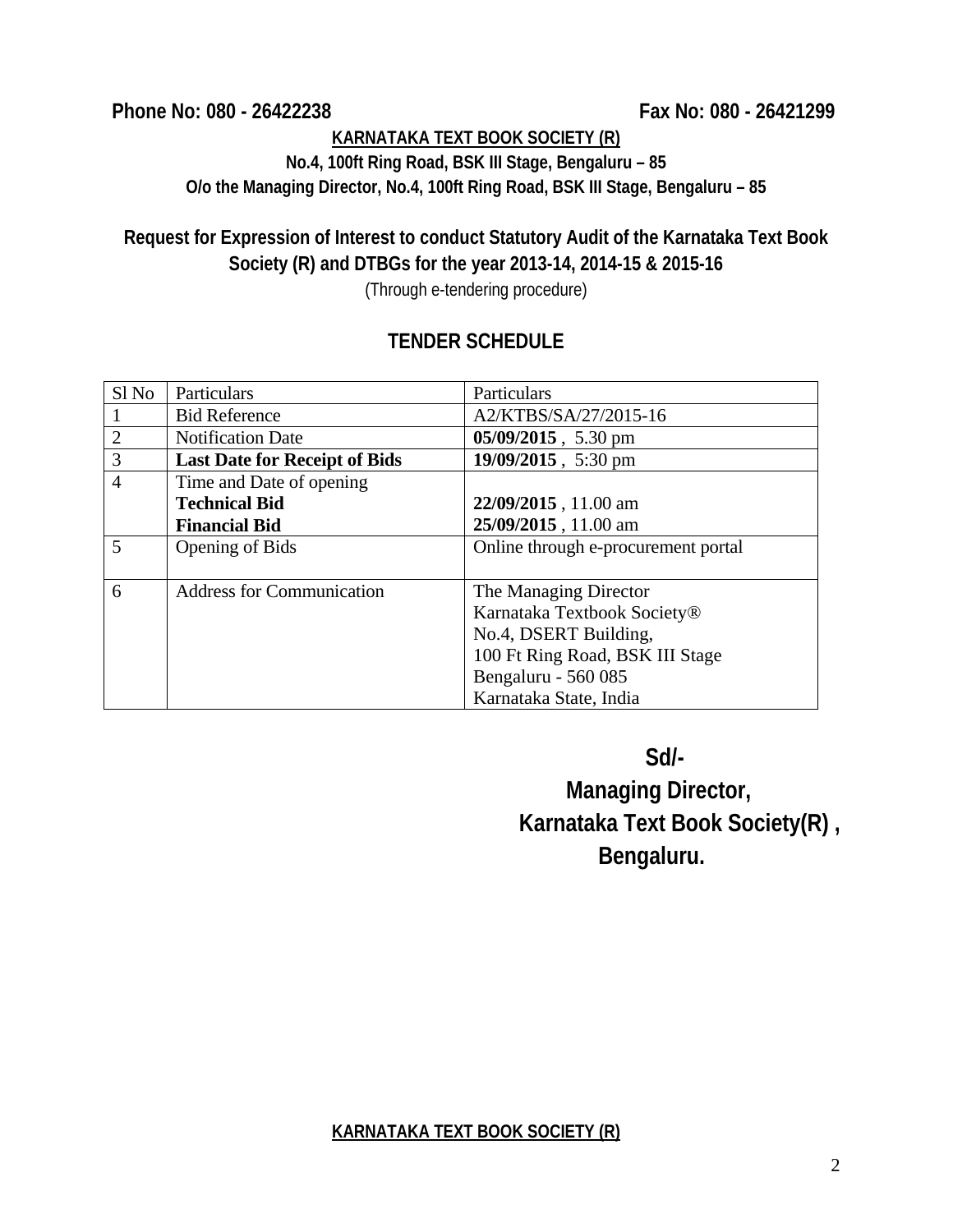## **No.4, 100ft Ring Road, BSK III Stage, Bengaluru – 85 O/o the Managing Director, No.4, 100ft Ring Road, BSK III Stage, Bengaluru – 85**

**Request for Expression of Interest to conduct Statutory Audit of the Karnataka Text Book Society (R) and DTBGs for the year 2013-14, 2014-15 & 2015-16** (Through e-tendering procedure)

- (1) Request for Expression of Interest is invited from the C & AG /State AG Empanelled, Chartered Accountants for conducting Statutory Audit of the accounts of KARNATAKA TEXT BOOK SOCIETY (R) and DTBGs for the year 2013-14, 2014-15 & 2015-16.
- (2) The document is available in the website **http://www.eproc.karnataka.gov.in**. The bidders will be required to register themselves with the centre for E-Governance to participate in the bidding process and also get necessary digital signature certificates. The details of the process of registration and obtaining the digital signature certificates are available on the website: http://www.eproc.karnataka.gov.in. Necessary training and hands on experience in handling eprocurement system could be obtained from the centre for E- Governance. Necessary details could also be obtained over telephone at **080 - 26422238**.
- (3) The Completed document should be submitted on or before **19/09/2015 at 5.30 PM**
- (4) For further details contact the **Managing Director, KTBS (R)** during office hours Ph:080- **26422238**.

 Sd/-  **Managing Director, Karnataka Text Book Society(R) Bengaluru.**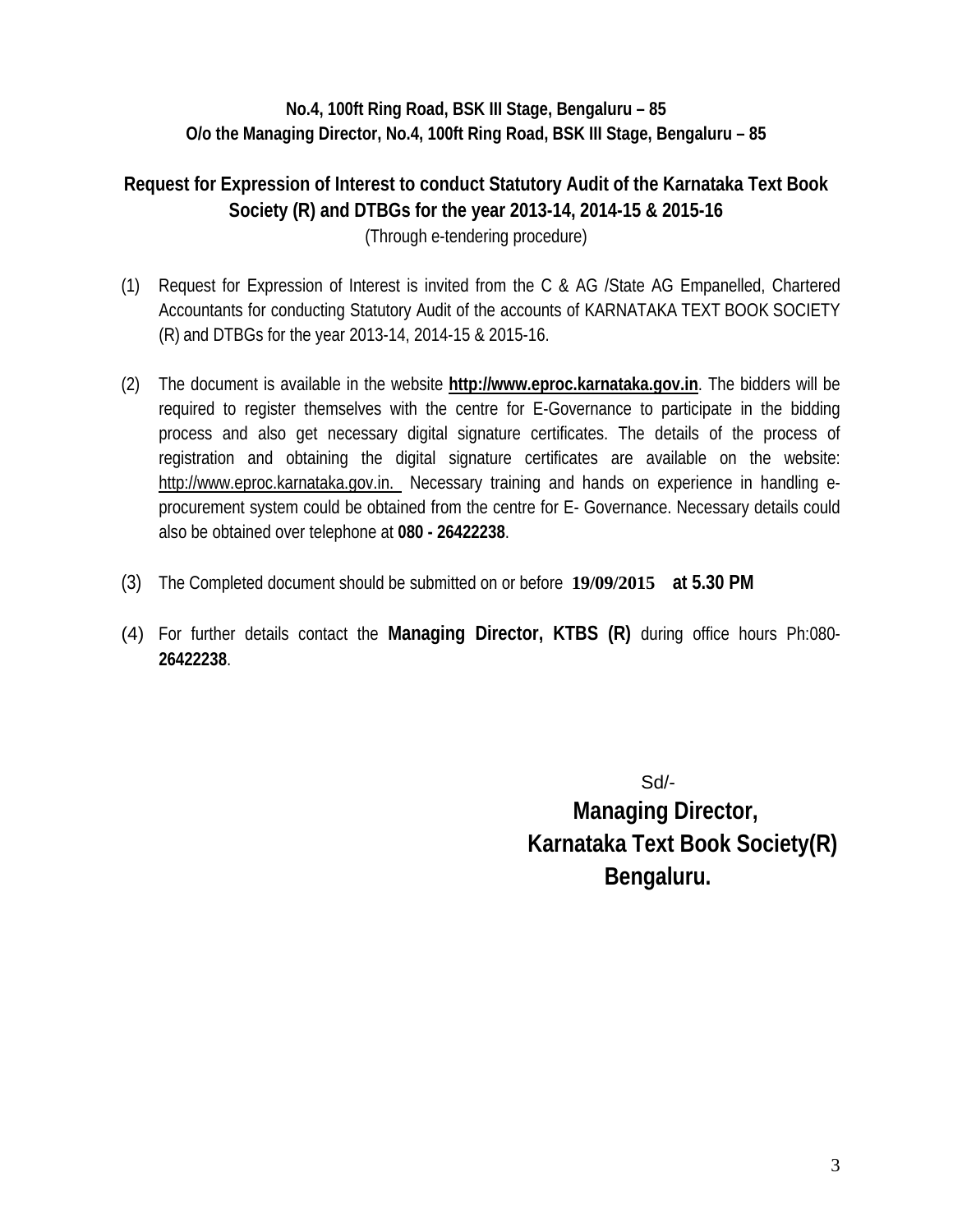## **KARNATAKA TEXT BOOK SOCIETY (R) – KARNATAKA**

**O/o the Managing Director, No.4, 100ft Ring Road, BSK III Stage, Bengaluru – 85**

## *A Brief information on" Request for Expression of Interest"*

- 1. Under KTBS, Statutory Audit of the accounts Karnataka Text Book Society <sup>®</sup> and District Text book Godowns has to be taken up throughout the state for the year **2013-14, 2014-15 & 2015-16**
- 2. C & AG /State AG Empanelled,Chartered accountants who are having Registered office or Registered branch office in Bangaluru,Karnataka can only apply.
- 3. For Expression of Interest of the C & AG /State AG Empanelled,C.A's are required to submit a detailed comprehensive proposal comprising the details of the audit of Government Agencies, Audit of Flagship Programme and other Centrally sponsored programme.
- 4. Financial proposals are invited from the C & AG /State AG Empanelled, Chartered Accountants for conducting Statutory Audit of the Karnataka Text Book Society ® and District Text book Godowns.
- 5. Technical proposals should accompany **EMD** of **Rs. 30,000/-**(Rupees Thirty thousand Only).
- 6. The Letter of Invitation, Terms of Reference and information for Chartered Accountants are enumerated in this notification.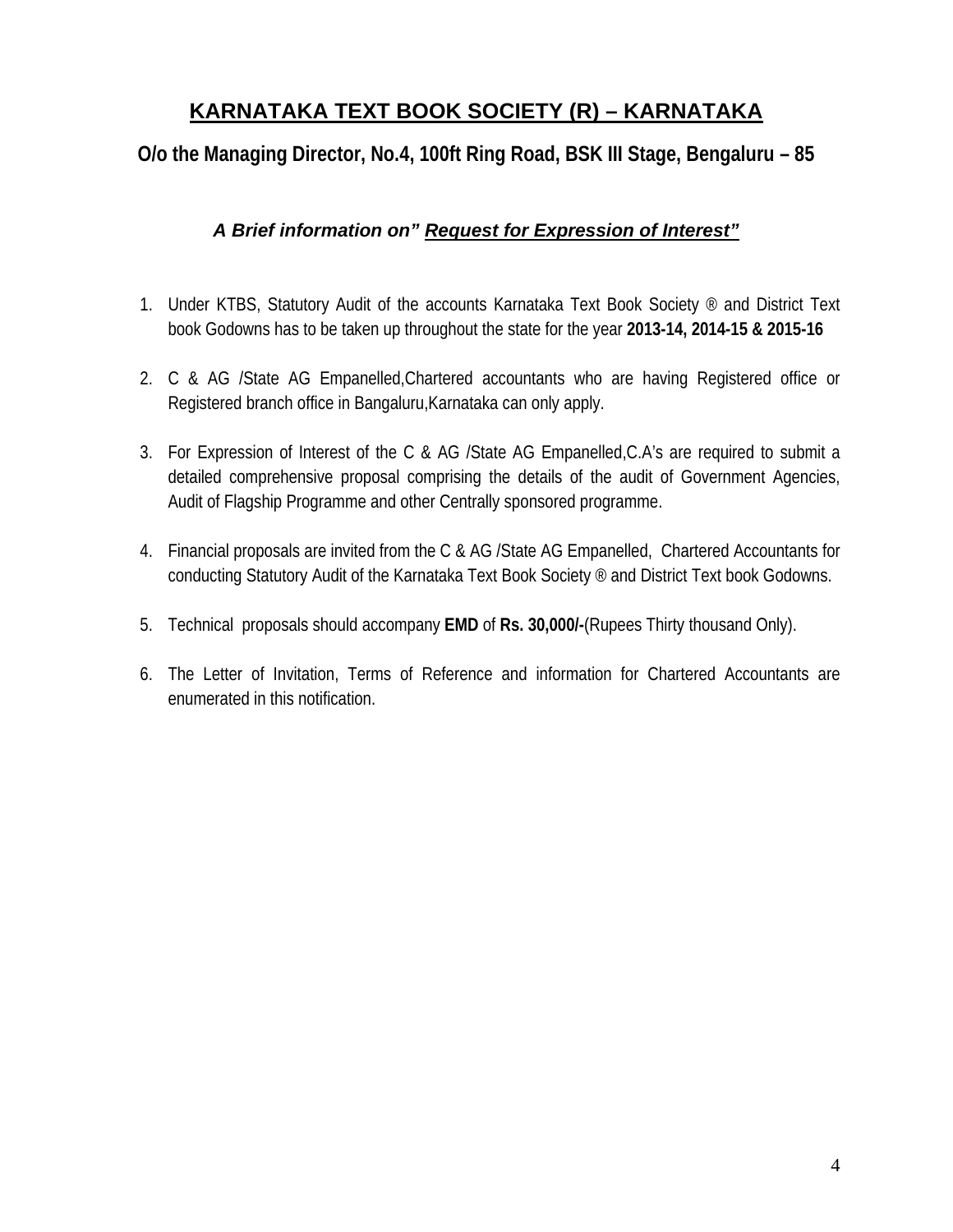## **LETTER FOR INVITATION**

**Sir,** 

Sub: Request for Expression of Interest to conduct Statutory Audit of the Accounts Karnataka Text Book Society ® and District Text book Godowns for the year 2015-16 pertaining to Karnataka Text Book Society ®

---------

- 1. You are here by invited to submit Technical and Financial proposal for conducting Statutory Audit of the accounts Karnataka Text Book Society ® and District Text book Godowns State for the year **2013-14, 2014-15 & 2015-16**
- 2. The purpose of this assignment is, to obtain services of C & AG /State AG Empanelled,Chartered Accountants to conduct Statutory Audit for the year **2013-14, 2014-15 & 2015-16**
- 3. The request for proposal contains the following documents.
	- a. Terms of References
	- b. Financial Proposal
- 4. In order to obtain more information on the assignment, it is considered desirable that a representative of your firm visits the office of the Karnataka Text Book Society ®, Bengaluru before the proposal is submitted. Your representative may meet the following officer:- Managing Director, KTBS, No.4, 100ft Ring Road, BSK III Stage, Bengaluru – 85
- 5. The Financial proposal (Audit Fee) should be quoted separately as under.
	- a) For an expenditure amount of **Rs.1,000/- (One thousand Only)**

The Financial proposal should include TA/DA. However, Service Tax will be paid extra at applicable rate.

Mandatory List of Documents to be submitted for Technical Evaluation Criteria - **ANNEXURE - 1**

List of institutions subject to Statutory Audit is enclosed to this Letter of Invitation – **ANNEXURE - 2**

Format to quote the rates is enclosed to this Letter of Invitation. – **ANNEXURE - 3**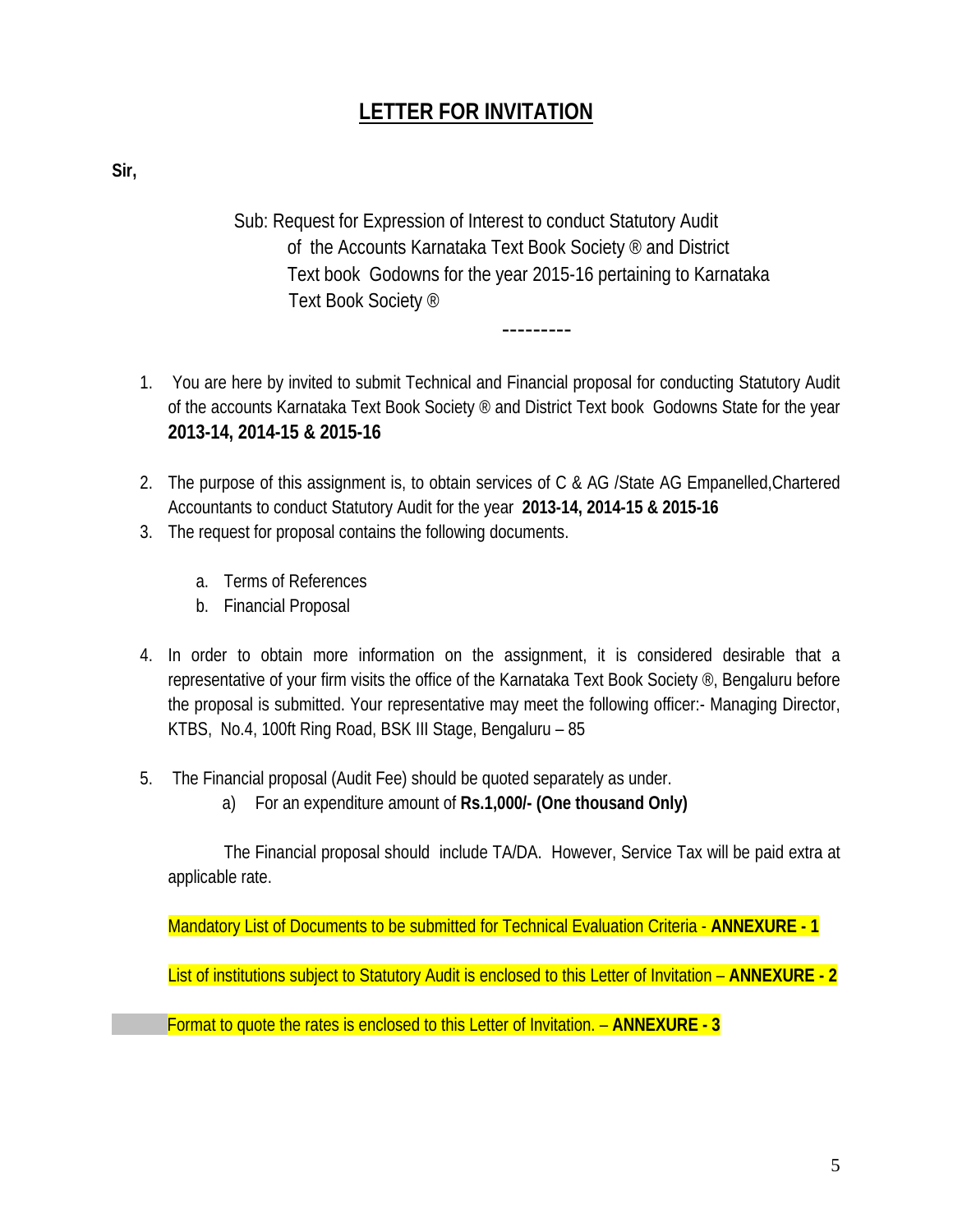## 1. **Opening of Proposal**:

The Technical proposal will be opened by the Managing Director, KTBS, Bengaluru or his authorised representative in his office on **22/09/2015 at 11.00 am.**

After opening of the Technical Proposal evaluation will be conducted and successful chartered accountants names will be announced. Only chartered accountant whose technical proposal is successful their financial proposal will be opened.

The chartered accountant firm who has quoted least (computed on aggregate basis) will be considered.

- 2. You are requested to hold your proposal valid for 30 days from the date of submission without changing your proposed price. The Managing Director, KTBS, Karnataka, Bengaluru will make best efforts to select C & AG /State AG Empanelled, Chartered Accountants within this period.
- 3. The payment payable under this assignment will be subjected to normal tax liability in India.
- 4. We would appreciate if you inform us the following by Telex/E-mail.
	- a) Your acknowledgement of the receipt of this letter of invitation.
	- b) Whether or not you will be submitting a proposal.

Yours faithfully,

 **Sd/-** 

 **Managing Director, Karnataka Text Book Society ® Bengaluru**

#### *Enclosures:*

- 1. Terms of References
- 2. General conditions of Contract
- 3. Institutions subject to Statutory Audit.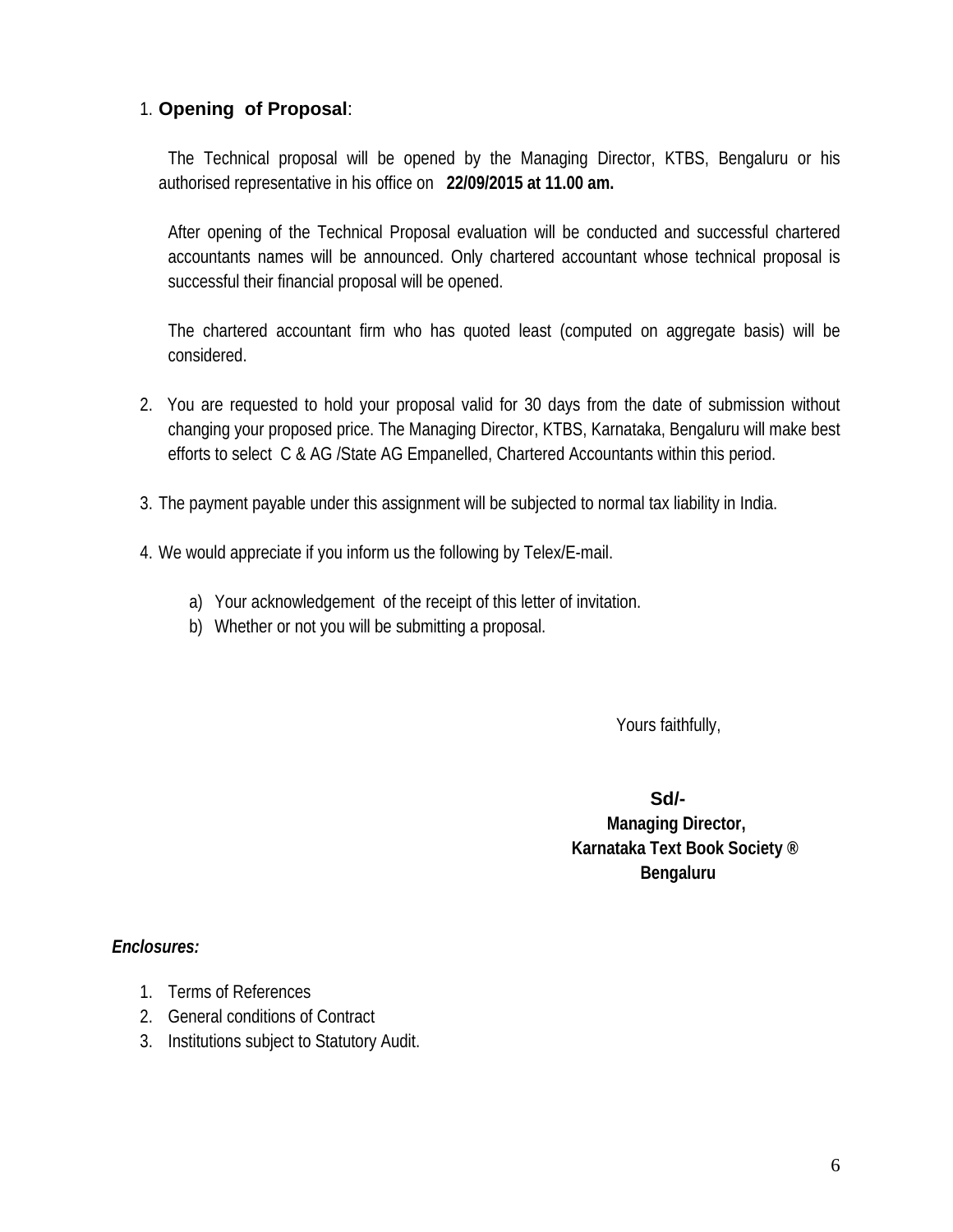## *General Conditions of Contract*

## **1. General provisions**

## **1.1 Definitions**

Unless the context otherwise requires, the following terms whenever used in this contract have the following meanings;

- a) "Applicable Law" means the laws and any other instruments having the force of law in India, as they may be issued and in force from time to time;
- b) "Contract" means the contract signed by the parties, to which these general conditions of contract (GCC) are attached;
- c) "Effective Date" means the date on which this contract comes into force and effect pursuant of Clause GCC 2.1.
- d) "Contract Price" means the price to be paid for the performance of the services.
- e) "GCC" means these General conditions of contract;
- f) "Government" means the Government of Karnataka;
- g) "Local Currency" means Indian Rupee;
- h) "KTBS" means KARNATAKA TEXT BOOK SOCIETY (R)-Karnataka
- i) "M.D" means Managing Director
- j) "DTBG" means District Text Book Godown"
- k) "Party" means the client or the Chartered Accountants as the case may be, and parties means both of them;
- l) "Services" means the work to be performed by the Chartered Accountants pursuant to this contract as described in Terms of Reference.

## **1.2 Law Governing the contract**

This contract, its meaning and interpretation, and the relation between the parties shall be governed by the Applicable Law.

## **1.3 Language**

The contract has been executed in English language, which shall be the binding and controlling language for all matters relating to the meaning or interpretation of this contract.

## **1.4 Notices**

Any notice, request or consent made pursuant to this contract shall be in writing and shall be deemed to have been made when delivered in person to an authorized representative of the party to whom the communication is addressed, or when sent by registered mail, telex, telegram or facsimile to such party at the address specified.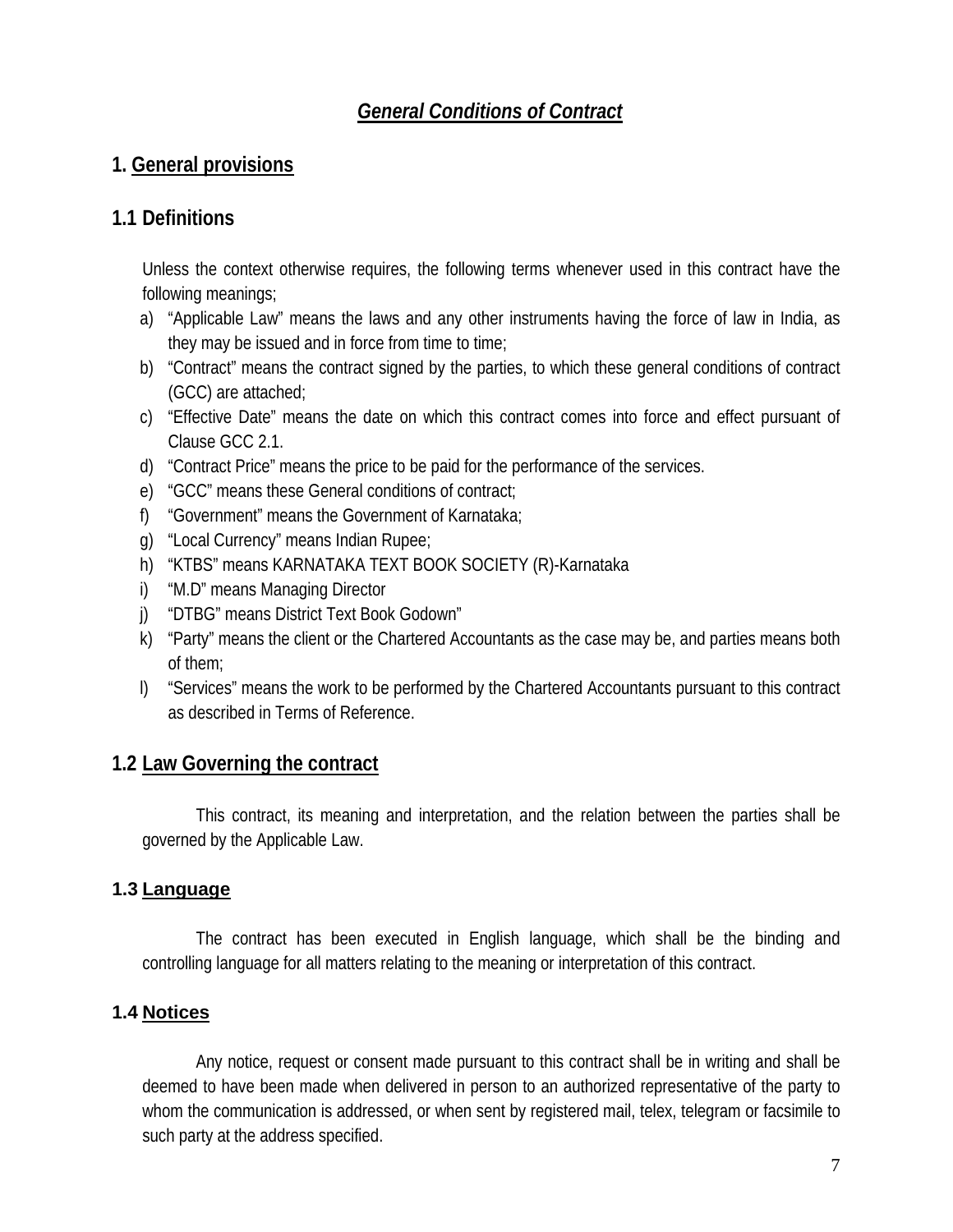#### **1.5 Taxes and Duties**

The C & AG /State AG Empanelled, Chartered Accountants taxes, duties, may be levied under the applicable law, the amount of which is deemed to have been included in the contract price.

#### *2 Commencement, Completion, Modification and Termination of contract*

#### **2.1 Effectiveness of Contract**

This contract shall come into effect on the date the contract is signed by both parties or such other latter dates as may be stated by the clients.

#### **2.2 Commencement of Services**

The C & AG /State AG Empanelled, Chartered Accountants shall begin carrying out the services within Ten (10) days after the date the contract becomes effective, or at such other date as may be specified by the clients.

#### **2.3 Modification**

Modification of the terms and conditions of this contract, including any modification of the scope of the services or of the contract price, may only be made by written agreement between the parties.

#### **2.4 Force Majeure**

#### **2.4.1 Definitions**

For the purpose of this contract "Force Majeure" mean an event which is beyond the reasonable control of a party, and which makes a party's performance of its obligations under the contract impossible or so impractical as to be considered impossible under the circumstances.

#### **2.4.2 No Breach of contract**

The failure of a party to fulfill any of its obligations under the contract shall not be considered to be a breach of, or default under this contract insofar as such inability arises from an event of force majeure, provided that the party affected by such an event (a) has taken all reasonable precautions, due care and reasonable alternative measures in order to carry out the terms and conditions of this contract, and (b) has informed the other party as soon as possible about the occurrence of such an event.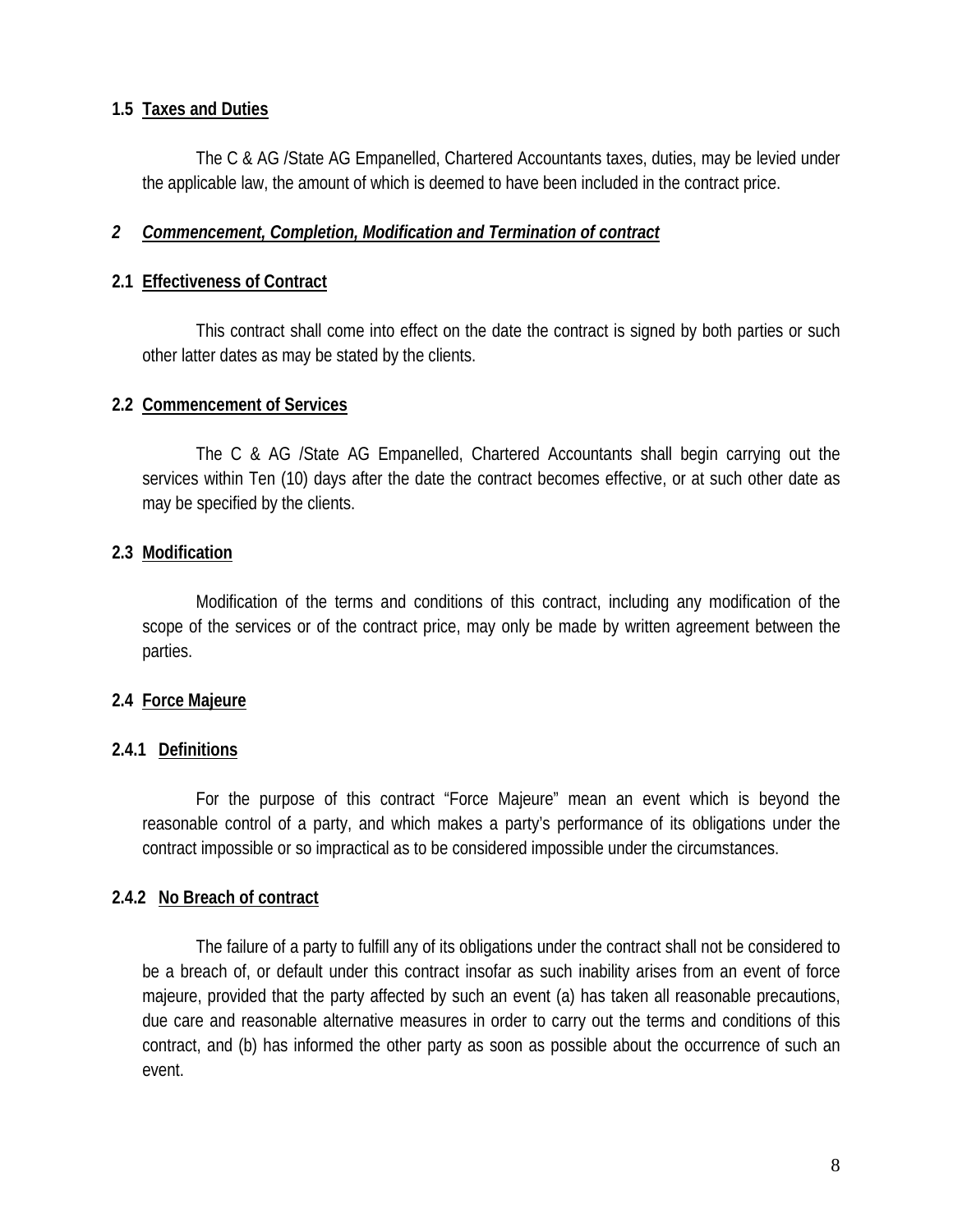### **2.5 Termination**

#### **2.5.1 By the Client**

The client may terminate this contract, by not less than thirty (30) days' written notice of termination to the C & AG /State AG Empanelled, Chartered Accountants and sixty (60) days' in the case of the event referred to in (b):

- a) If the C & AG /State AG Empanelled, Chartered Accountants do not remedy failures in the performance of their obligations under the contract, within thirty (30) days of receipt after being notified or within such further period as the client may have subsequently approved in writing;
- b) If the client, in its sole, discretion and for any reason whatsoever, decides to terminate this contract.

#### **2.5.2 By the C & AG /State AG Empanelled**, **Chartered Accountants**

The C & AG /State AG Empanelled, Chartered Accountants may terminate this contract, by not less than thirty (30) days' written notice to the client, such notice to be given after the occurrence of any of the events specified in paragraphs (a) and (b) of this clause.

- **a)** If the client fails to pay any money due to the C & AG /State AG Empanelled/ Chartered Accountants pursuant to this contract with in forty-five (45) days after receiving written notice from the C & AG /State AG Empanelled/Chartered Accountants that such payment is overdue;
- **b)** If the client is in material breach of its obligations pursuant to this contract and has not remedied the same with in forty-five (45) days (or such longer period as the consultants may have subsequently approved in writing following the receipt by the client of the C & AG /State AG Empanelled,Chartered Accountants notice specifying such breach;

#### **2.5.3 Payment upon Termination**

 Upon termination of this contract pursuant to clauses GCC 2.5.1 or GCC 2.5.2 hereof, the client shall make the following payments to the C & AG /State AG Empanelled, Chartered Accountants (after offsetting against these payments any amount that may be due from the C & AG /State AG Empanelled, Chartered Accountants to the client.

> **a)** Remuneration pursuant to clause GCC 6 hereof for services satisfactorily performed prior to the effective date of termination.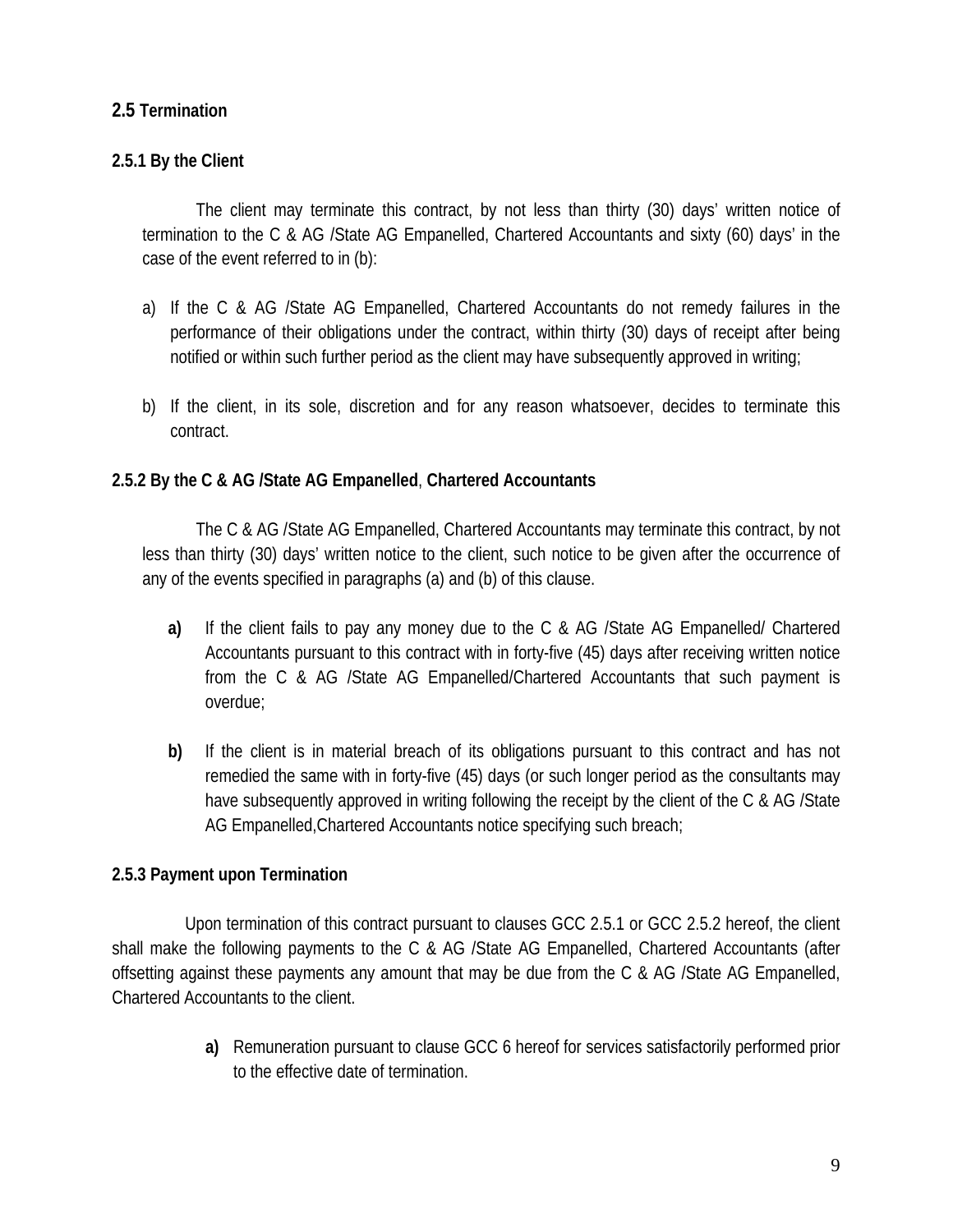- **b)** Reimbursement expenditures pursuant to clause GCC 6 hereof for expenditure actually incurred prior to the effective date of termination; and
- **c)** Except in the case of termination pursuant to paragraphs (a) through (b) of clause GCC 2.5.1 hereof, reimbursement of any reasonable cost incident to the prompt and orderly termination of the contract.

#### **2.5.4 Disputes about events of termination**

If either party disputes whether an event specified in paragraphs of clause GCC 2.5.1 or in clause GCC 2.5.2 hereof has occurred, such party may, within forty-five (45) days after receipt of notice of termination from the other party, refer the matter to arbitration pursuant to clause GCC 7 hereof, and this contract shall not be terminated on account of such event expect in accordance with the terms of any resulting arbitral award.

#### *3. Obligations of the* **C & AG /State AG Empanelled,** *Chartered Accountants*

#### **3.1 General**

The C & AG /State AG Empanelled, Chartered Accountants shall perform the services and carry out their obligations here under with all due diligence, efficiency and economy, in accordance with generally accepted professional techniques and practices. The C & AG /State AG Empanelled,Chartered Accountants shall always act, in respect of any matter relating to this contract or to the services, as faithful advisers to the client, and shall at all times support and safeguard the client's legitimate interests.

#### **Confidentially**

The C & AG /State AG Empanelled,Chartered Accountants, their personnel or either of them shall not, either during the term or within two (2) years after the expiration of this contract, disclose any proprietary or confidential information relating to the project, the services, this contract or the client's business or operations without the prior written consent of the client.

### **Documents prepared by the C & AG /State AG Empanelled**,**Chartered Accountants to be the property of the client.**

All reports, other documents and software prepared by the C & AG /State AG Empanelled, Chartered Accountants for the client under this contract shall become and remain the property of the client, and the C & AG /State AG Empanelled,Chartered Accountants shall not later than upon termination or expiration of this contract, deliver all such documents to the client.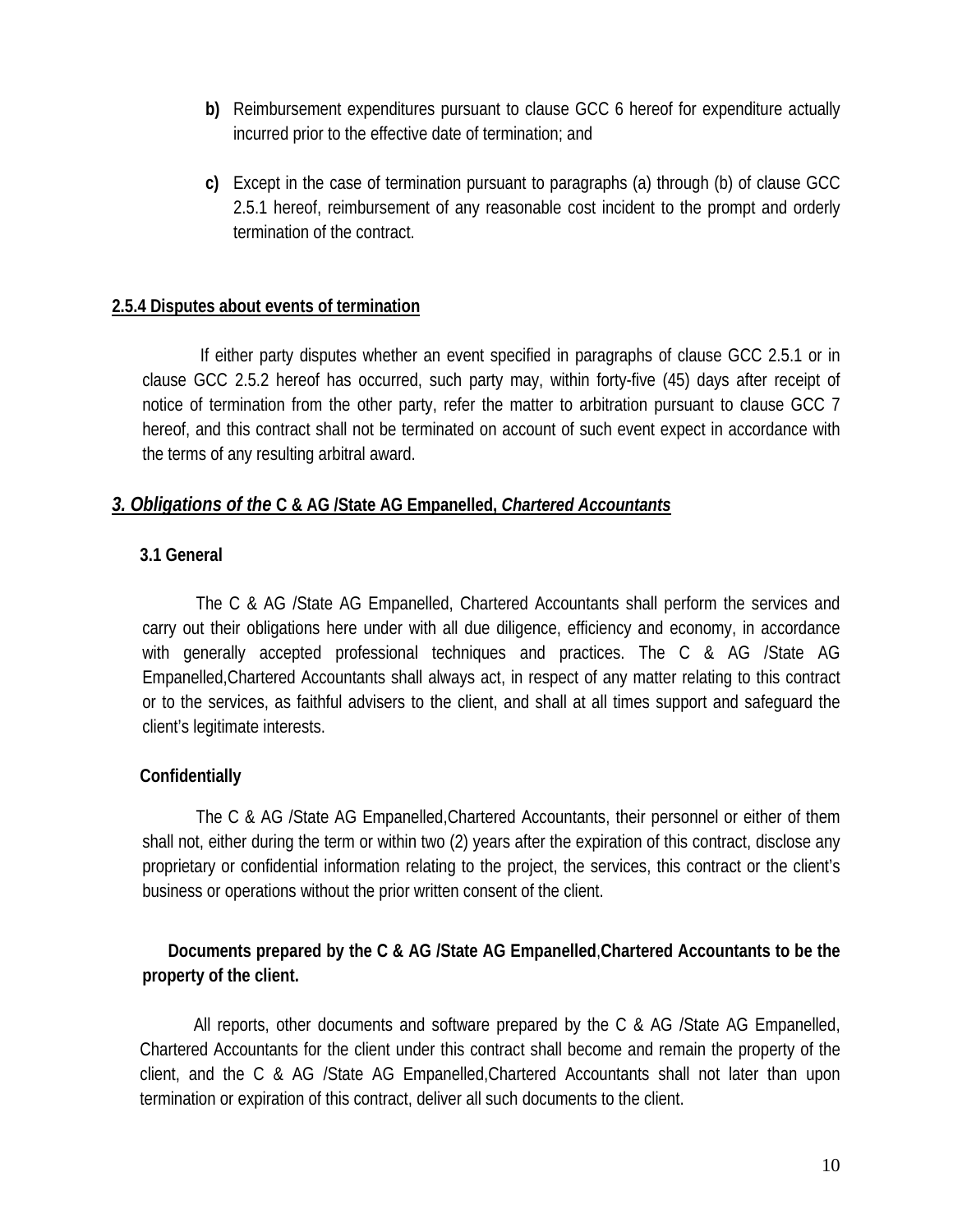#### **4 Payment**

The payment to the Statutory Auditors will be paid only after the audit report is approved by E.C & G.C of Karnataka Text Book Society®

#### **5** *Payments to the C & AG /State AG Empanelled*,*Chartered Accountants*

#### **Cost Estimates:**

- a) For an expenditure amount of **Rs.1000/- (Rs. One Thousand Only)**
- b) To take up the audit of One DTBG (Which receives more than **Rs.100000/- (One Lakh Only)** Grant)
- c) Consolidation at the State Level all the Audit Reports, preparation of consolidated Receipts & Payments Account, Income & Expenditure Account and Balance Sheet and issue an Audit Report on consolidated accounts.

#### **5.1 Currency of payment:**

All payments (Remuneration and Reimbursable) shall be made in India Rupees.

#### *6 Settlement of Disputes*

#### **Amicable settlement**

The parties shall use their best efforts to settle amicably all disputes arising out of or in connection with this contract or the interpretation thereof.

#### **Dispute Settlement**

Any dispute between the parties as to matters arising pursuant to this contract which cannot be settled amicably within thirty (30) days after receipt by one party of the party's request for such amicable settlement may be submitted by either party for settlement.

 The CA should visit the O/o the Managing Director, Karnataka Text Book Society ® Bengaluru and take up the audit.

The CA has to vouch every details of transactions of respective offices.

 Please note that the Managing Director, Karnataka Text Book Society ® Bengaluru, is at full liberty to reject the Contract without assigning any reason. Further, as quality is the principal selection criterion, the Managing Director, Karnataka Text Book Society ® Bengaluru is not bound in any way to select the firm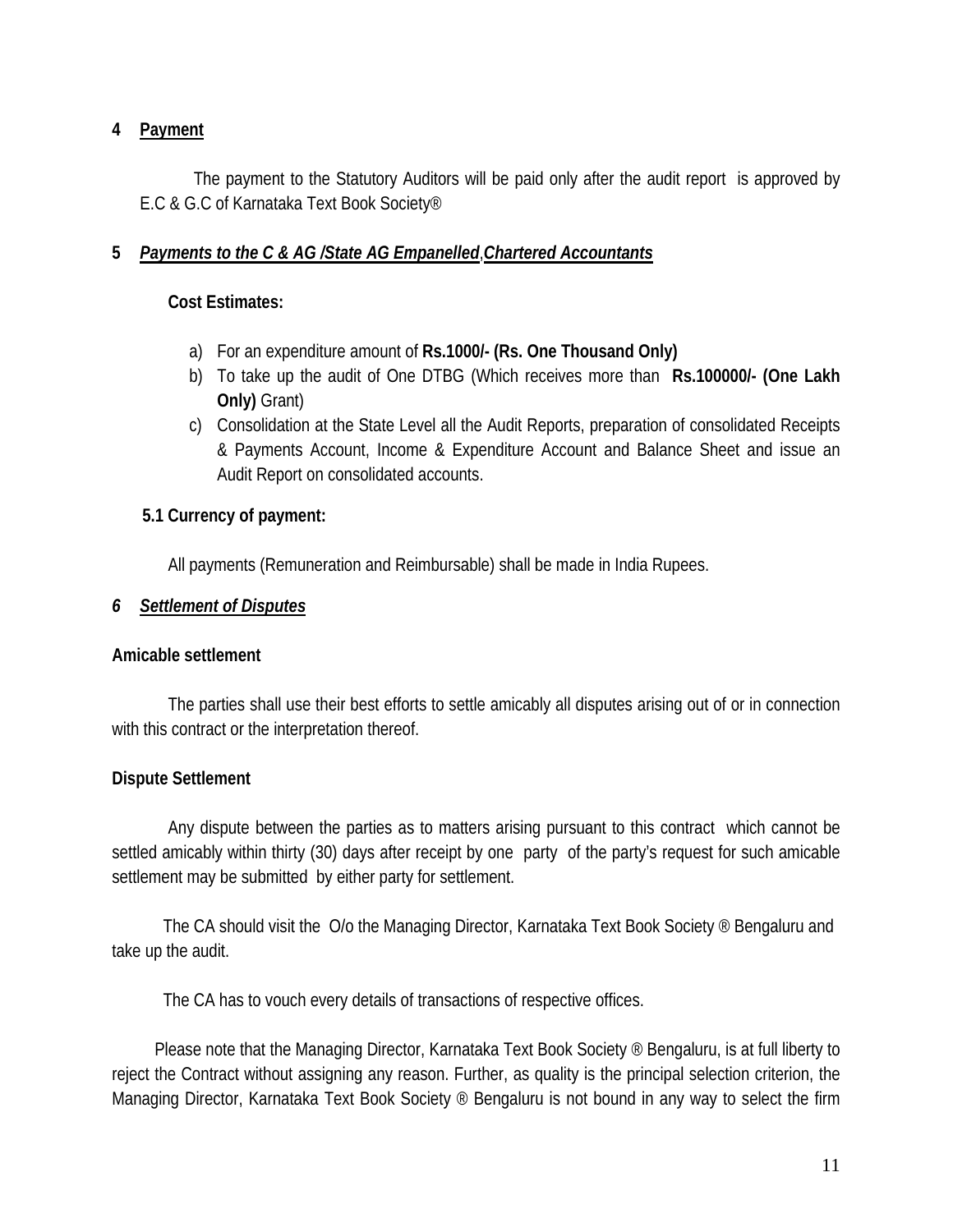offering the lowest price. The CA appointed through this tender should sign an agreement for the audit period with Karnataka Text Book Society ®

 The quoted rates should include all types of fees and allowances. No Extra Fees & Allowances will be given by Karnataka Text Book Society ® for this work.

## **TERMS OF REFERENCE FOR APPOINTMENT OF AN STATUTORY AUDITOR FOR THE AUDIT OF ACCOUNTS OF KARNATAKA TEXT BOOK SOCIETY (R) AND DTBG'S PERTAINING TO KARNATAKA TEXT BOOK SOCIETY (R) FOR THE YEAR 2013-14, 2014-15 & 2015-16**

#### **1. BACKGROUND**

The KARNATAKA TEXT BOOK SOCIETY (R) is a registered society which is implementing the distribution of free textbooks to all the government school students of standard 1 to 10, and sale books to unaided schools across the state of Karnataka.

### **2. OBJECTIVES**

The objective of the audit of the KTBS Accounts, DTBG's Accounts is to enable the auditor to express a professional opinion on the financial position of KTBS at the each fiscal year and of the funds received and expenditure incurred for the accounting period ended mm/dd/yy, as reported by the Program me Financial Statement.

The programme accounts (books of accounts) provide the basis for preparation of the PFS and are established to reflect the financial transactions in respect of the project, as maintained by the project implementing agency.

#### **3. SCOPE**

Expenditure is incurred against various activities of KTBS from funds released by the Government of India and the State Government covering the programme cost. A Statement of expenditure based on actual amounts spent under various activities is sent to Governing Council of the KTBS. The Audited Report is placed before the G.C. of the KTBS. Hence, the Statutory Auditor's firm is required to exercise such tests of accounting records, internal checks and control and other necessary measures of audit of the accounts as per general principles and standard of audits of the Institute of Chartered Accountant of India. In conducting the Audit, attention should be given to the following:

- **a)** All funds have been used in accordance with the condition of the relevant financial norms and financial regulations with due attention to economy and efficiency and only for the purpose for which the financing was provided.
- **b)** Generally accepted accounting principles are followed by all entities who are authorised to incur expenditure under KTBS & DTBS.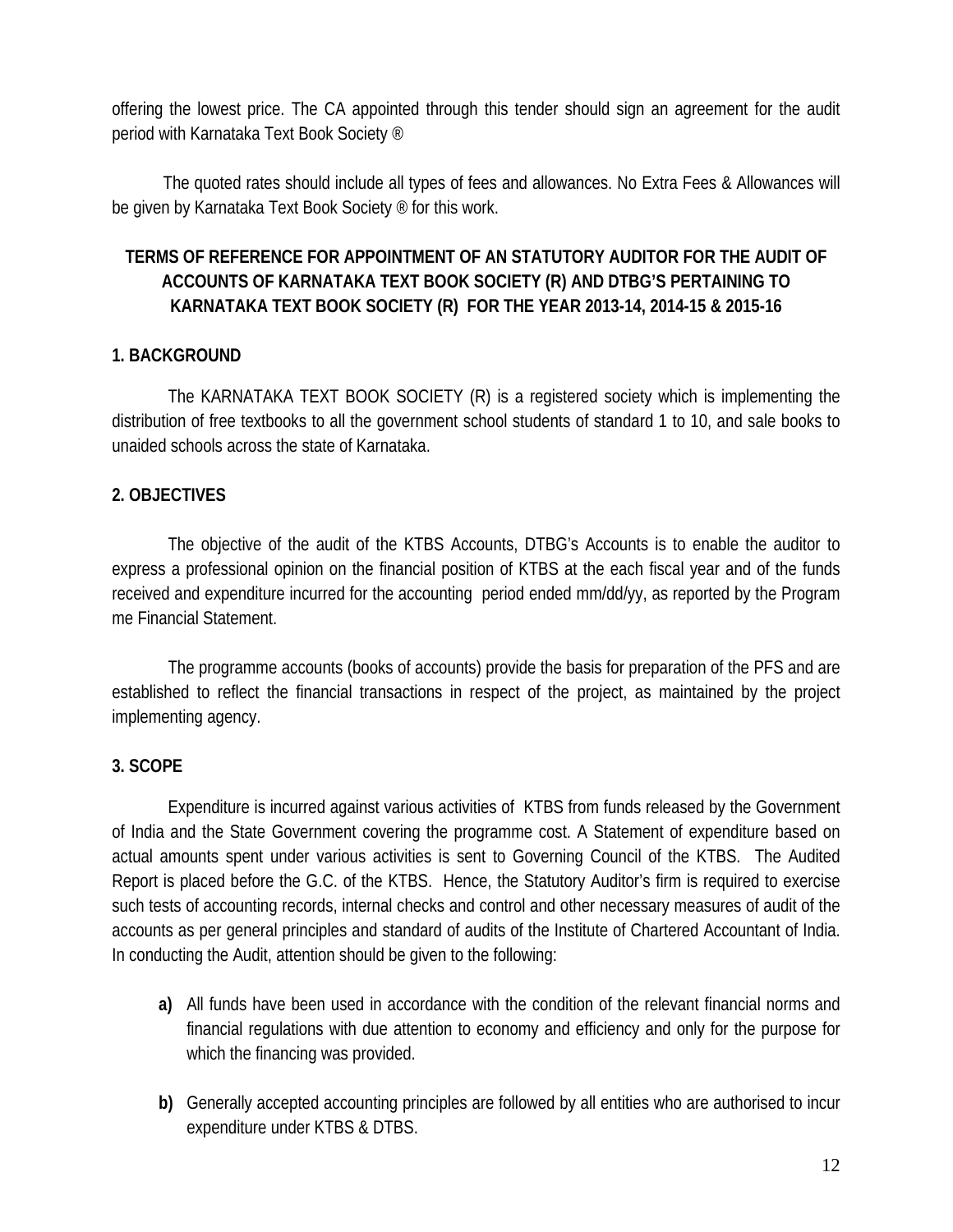- **c)** Goods, works and services financed have been procured in accordance with relevant provisions of the procurement procedure prescribed for the purpose. Proper documents, namely, purchase orders, tender documents, invoices, vouchers, receipts, pay bills. TA bills etc. are maintained and linked to the transactions and retained till the end of the programme.
- **d)** All necessary supporting documents, records and accounts have been kept in respect of all programme expenditure including expenditure covered by statement of expenditure. Clear linkages should exist between the books of accounts and reports presented to the G.C. of KTBS.
- **e)** Expenditure incurred under KTBS & DTBG'S is strictly in accordance with the financial norms prescribed in the KTBS frame work or any other clarifications issued from time to time. The expenditure statements/ financial statements included in the statement of expenditure of the relevant period represent a true and fair view or implementation and operations of the programme at the end of the financial year and of resources and expenditure for the year ended on that date.
- **f)** Expenditure is incurred with reference to the budget allocation approved by the Govt. In case the budget allocation is exceeded proper re-appropriation duly approved by the competent authority has been obtained. The CA should point out expenditures activity wise that exceeded the budget allocaition.
- **g)** KTBS funds are used efficiently and economically to the purpose for which they are intended.
- **h)** Reconciliation of Bank statements and accounts is regularly carried out on a monthly basis.
- **i)** The C.A. firm appointed for the audit should also look into the position of audit compliance of previous audit objections raised, if any. The audit report should include a separate Para in this regard.
- **j)** The C.A. firm appointed for the audit should be required to give Audit Certificate, utilization certificate and any other certificate required from time to time.
- **k)** The audit should cover the accounts of KTBS & DTBG's in order that, all are covered by the Internal Auditors.
- **l)** C.A should examine comment & rectify the errors if any in the books of accounts prepared according to Double entry system by the C.A's appointed by Karnataka Text Book Society®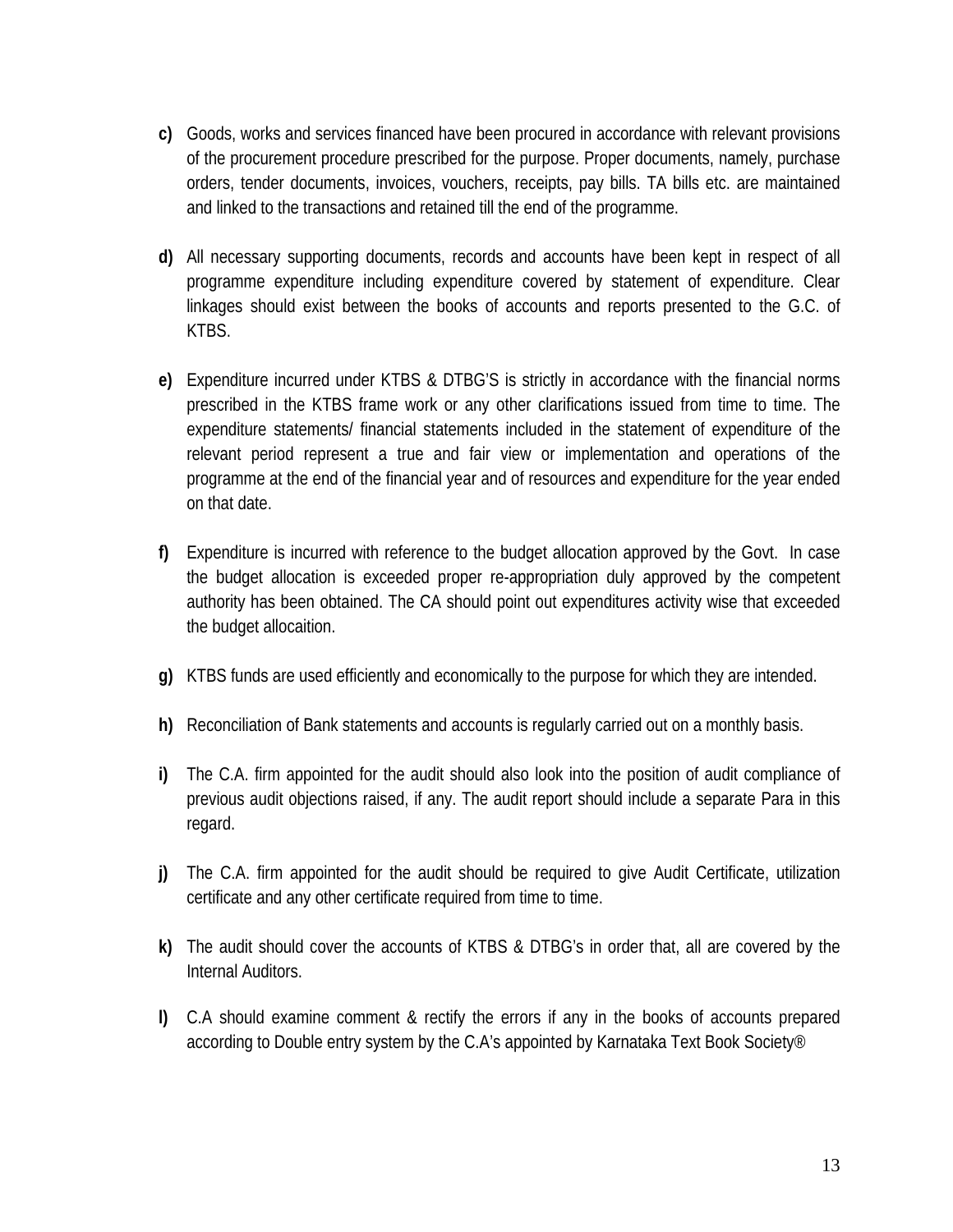#### **PROGRAMME FINANCIAL STATEMENTS**

Programme Financial Statements should include:

- a) A summary of funds received from State Government
- b) Any other receipt accruing separately;
- c) A summary of expenditure shown under the main programme heading both for the current fiscal year and accumulated to date; and
- d) A Balance Sheet showing accumulated funds of the programme, bank balances, other assets of the programme and liabilities if any.

#### **AUDIT OPINION**

The primary audit opinion should include the Programme Financial Statements and the annual audit report of the Programme Accounts. The financial statement including the audit report should be received by the State Implementing Society not later than (three to six) months after the end of the accounting period to which the audit refers. The auditor should submit the report to MD of the Society well in advance who will take further action to have two copies of the Audited Accounts and report forwarded to Government.

#### **MANAGEMENT LETTER**

In addition to the audit reports, the auditor will prepare a ''management letter'', in which the auditor will:

- a) Give comments and observations on the accounting records, systems and internal controls that were examined during the course of the audit;
- b) Identify specific deficiencies and areas of weakness in systems and internal controls and make recommendations for their improvement;
- c) Report on the degree of compliance of each of the financial covenants of the financing agreement and give comments, if any, on internal and external matter affecting such compliance;
- d) Communicate matters that have come to the attention during the audit which might have a significant impact on the implementation of the programme; and
- e) Bring to the Implementing Agencies' attention any other matters that the auditor considers pertinent.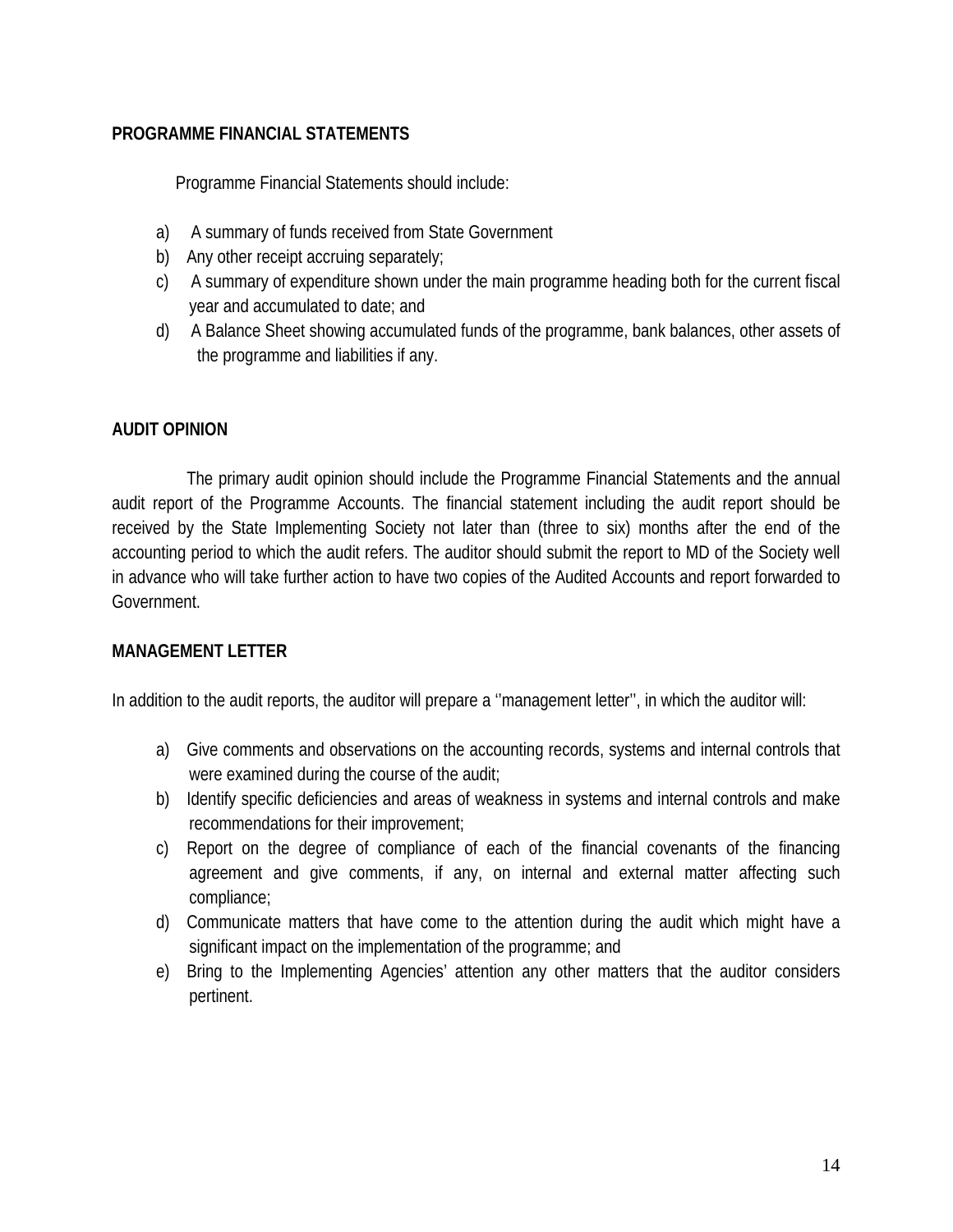#### **KEY PERSONNEL**

The key personnel in the audit team, their minimum qualification, and their anticipated inputs are indicated below:

- a) The audit team should be led a Chartered Accountant with a minimum 5 years experience in audit.
- b) The audit team should include sufficient number of appropriate staff (Articles /Audit Clerks and other audit staff), commensurate with the size and scope of the assignment.

#### 4. **GENERAL :**

The auditor should be given access to all legal documents, books of accounts, procurement documents, correspondence and any other information associated with the programme and deemed necessary by the auditor.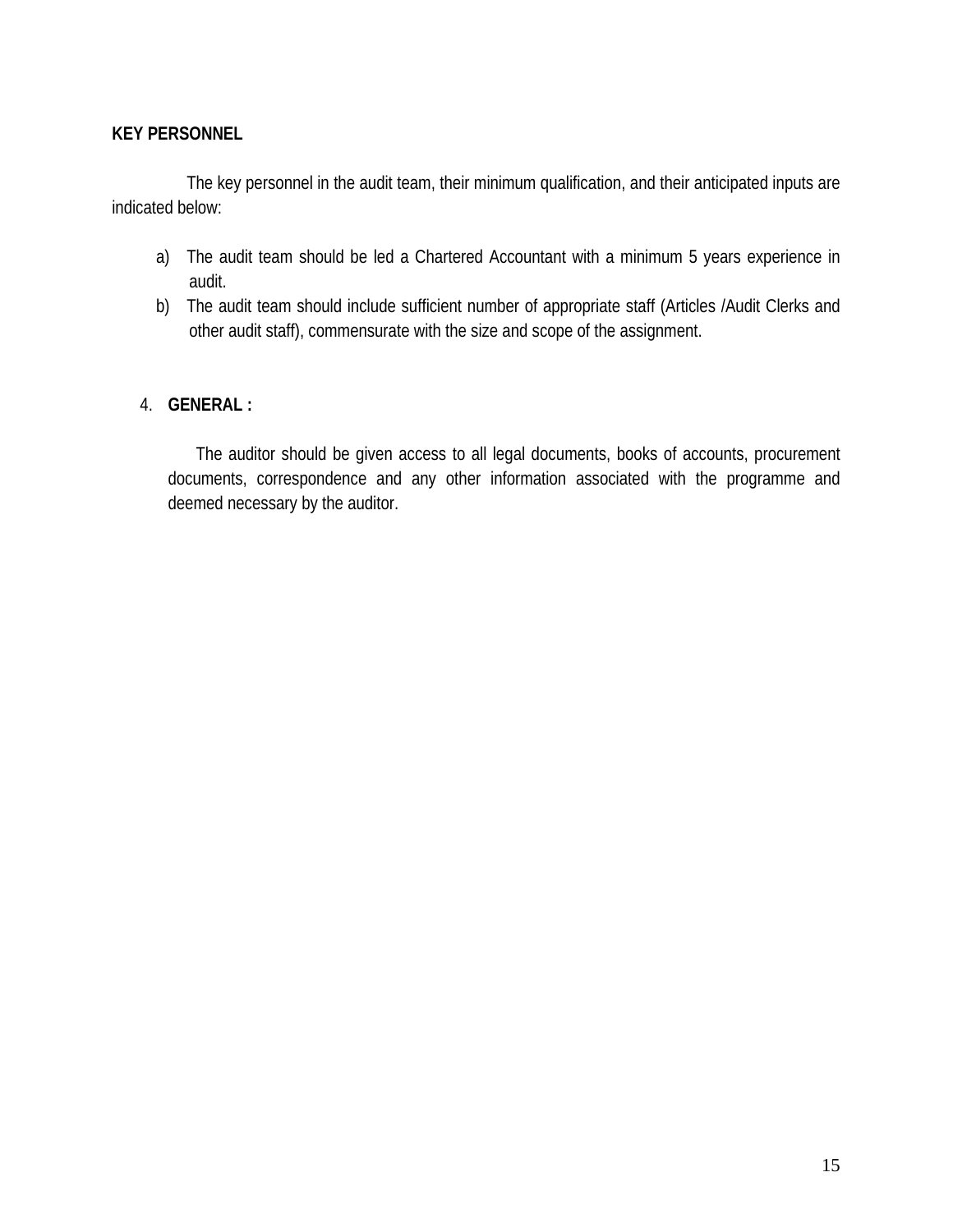### **ANNEXURE – 1**

#### Mandatory List of Documents to be submitted for Technical Evaluation Criteria

- 1. CAG Empanelled Certificate for the year 2013-14,2014-15 & 2015-16.
- 2. List of Government institutions audited for the last 3 years with Supporting Documents.
- 3. Volume of Accounts Audited in terms of Money/year with supporting documents.
- 4. Registration of Firm i.e.,Head office and Branch office details with staff strength and qualifications of the staff.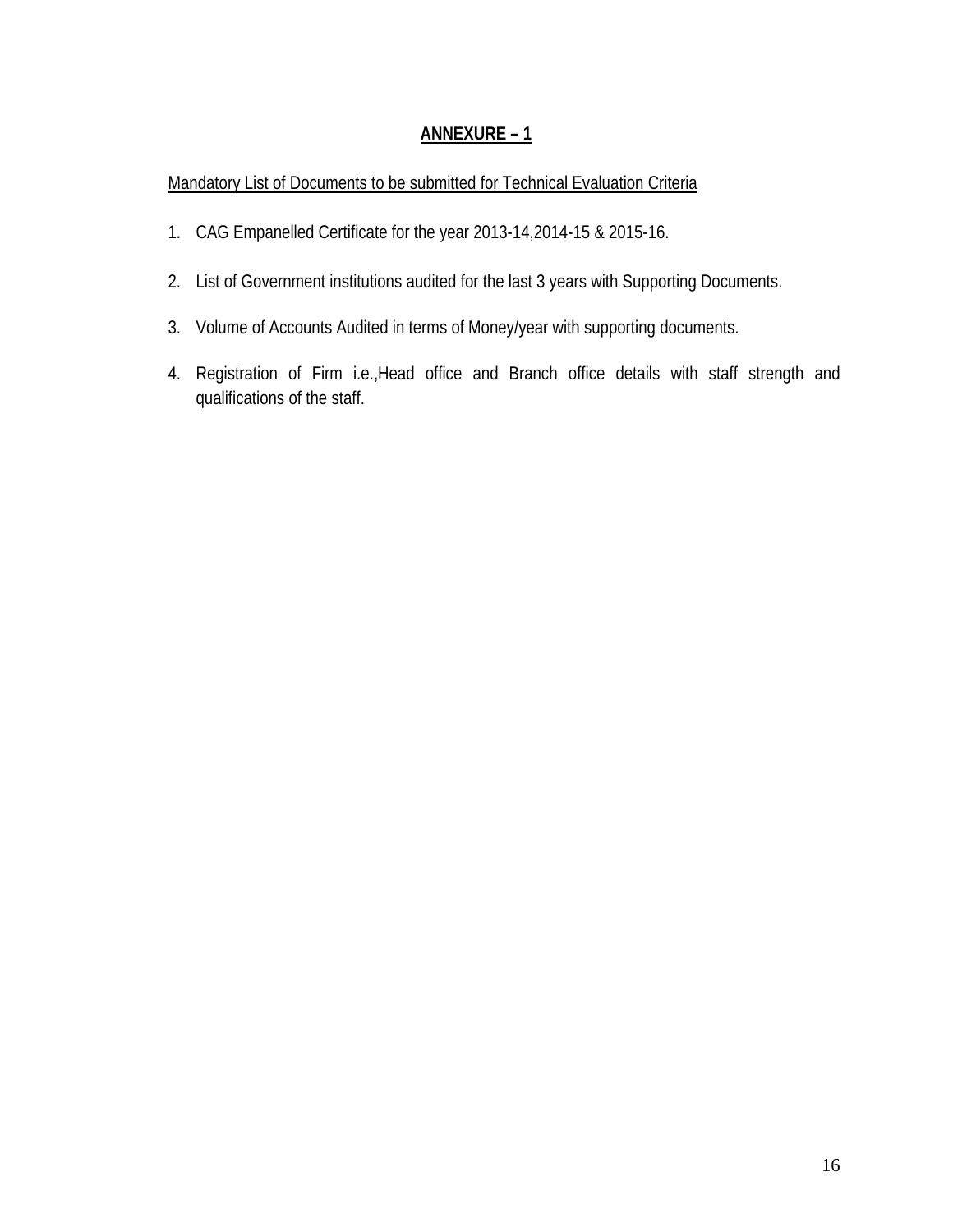## **ANNEXURE – 2**

## **INSTITUTIONS SUBJECT TO STATUTORY AUDIT**

Office of the Managing Director, KTBS, Bengaluru, & DTBG.s in the State audited by Internal Auditors.